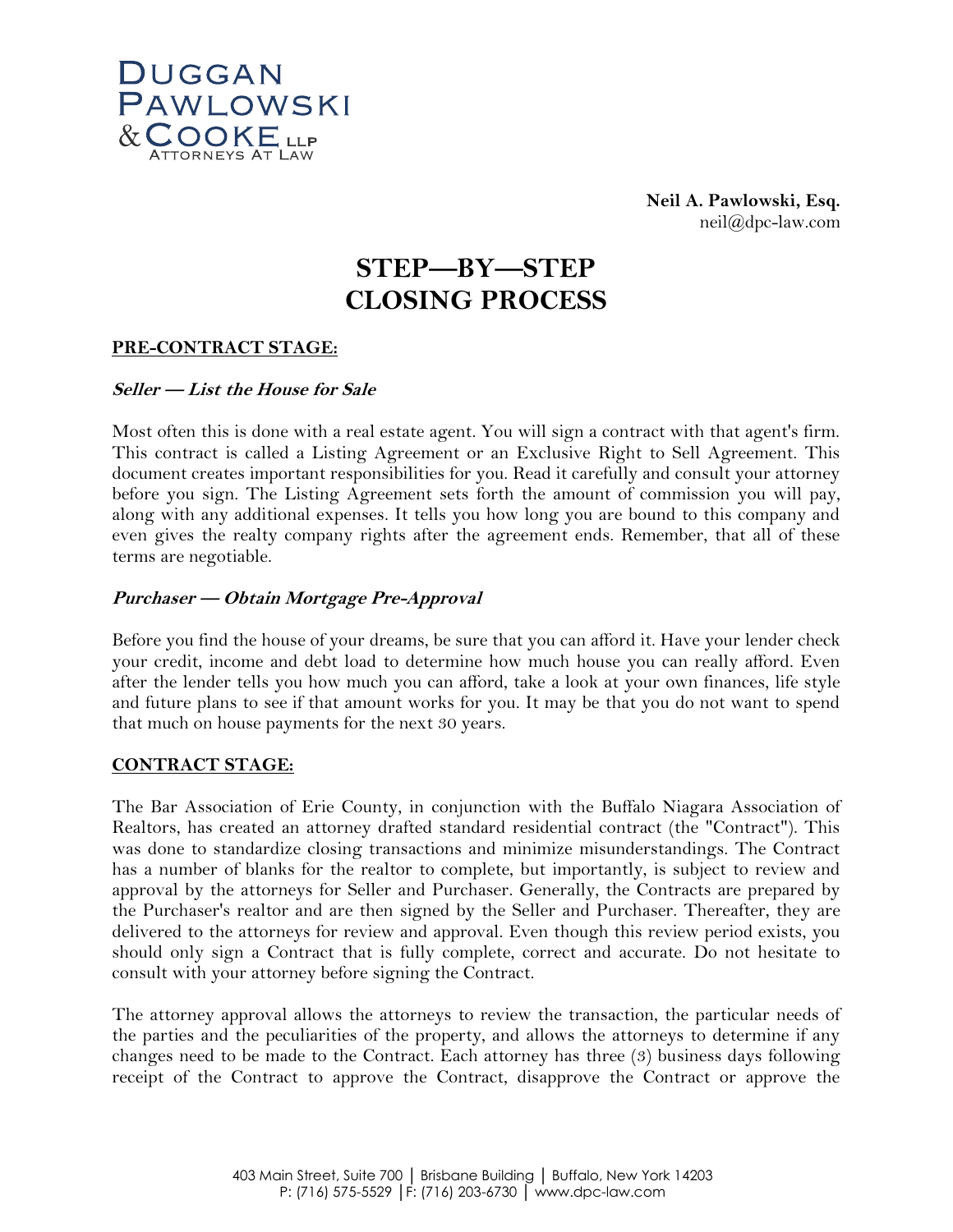Contract on certain conditions. The Contract needs to be delivered to the attorneys within two (2) business days following its full execution.

**During this contingency period it is important for you to discuss with your attorney any issues you might have with occupancy dates, planned uses and improvements for the property, and any other factors relating to the transaction.** It is possible for your attorney to negotiate changes or even cancel the deal during this time. If both parties agree to the changes, an Addendum will need to be drafted and signed by the Sellers and Purchasers.

# **PROPERTY INSPECTION:**

Paragraph 9 of the Contract sets forth the contingency for the Purchasers to have the property inspected and for the results of that inspection to be acceptable to the Purchasers. That provision also establishes the time frame for this contingency. It is very important to note that the Purchaser must not only complete his or her inspection during that time frame, but must also give, in a very specific way, notice of any unacceptable results to the Seller.

If the Purchaser's inspection shows defects in the property that Purchaser had not previously seen, the Purchaser can ask the Seller to either make certain repairs or reduce the Purchase Price. The Seller is not obligated to agree. Generally the realtors and/or the attorneys will negotiate to try to resolve these issues. If the property defects are too great, the Purchaser can simply elect to cancel the Contract. Whatever the Purchaser decides, the key is that if the Purchaser wants repairs, a credit or to cancel, the notice must be received by Seller or the Seller's Attorney before the end of the Property Inspection Period as set forth in Paragraph 9.

# **MORTGAGE APPLICATION:**

Paragraph 10 creates the contingency for the Purchaser to obtain financing for the purchase. The Purchaser is obligated to apply for a mortgage in a set time frame. The Purchaser must apply, diligently pursue and accept a Loan Commitment. A commitment is the lender's written approval to give the loan.

**Provided the Purchaser "locks-in" the interest rate at the time of application,** the Purchaser is protected if the interest rate at the time of application exceeds the rate inserted in the contract. However, if the Purchaser does not "lock-in" the interest rate at application ("floats" the interest rate), the Purchaser must accept any interest rate with any points for which he will qualify. Thus, if the Purchaser does not set the interest rate at application, the Purchaser takes all the risk if interest rates increase before closing and the Purchaser must pay whatever expenses are necessary to obtain a Loan Commitment.

If the Purchaser does not obtain the Loan Commitment by the date set forth in Paragraph 10, either the Seller or Purchaser can cancel the Contract.

# **DOCUMENT ORDERING – SELLER**

Except for condominium sales, the Seller is obligated to provide the Purchaser with a title search showing all recorded documents relating to the property from 1920. Usually, the Seller has the search from his original purchase. That document just needs to be continued by a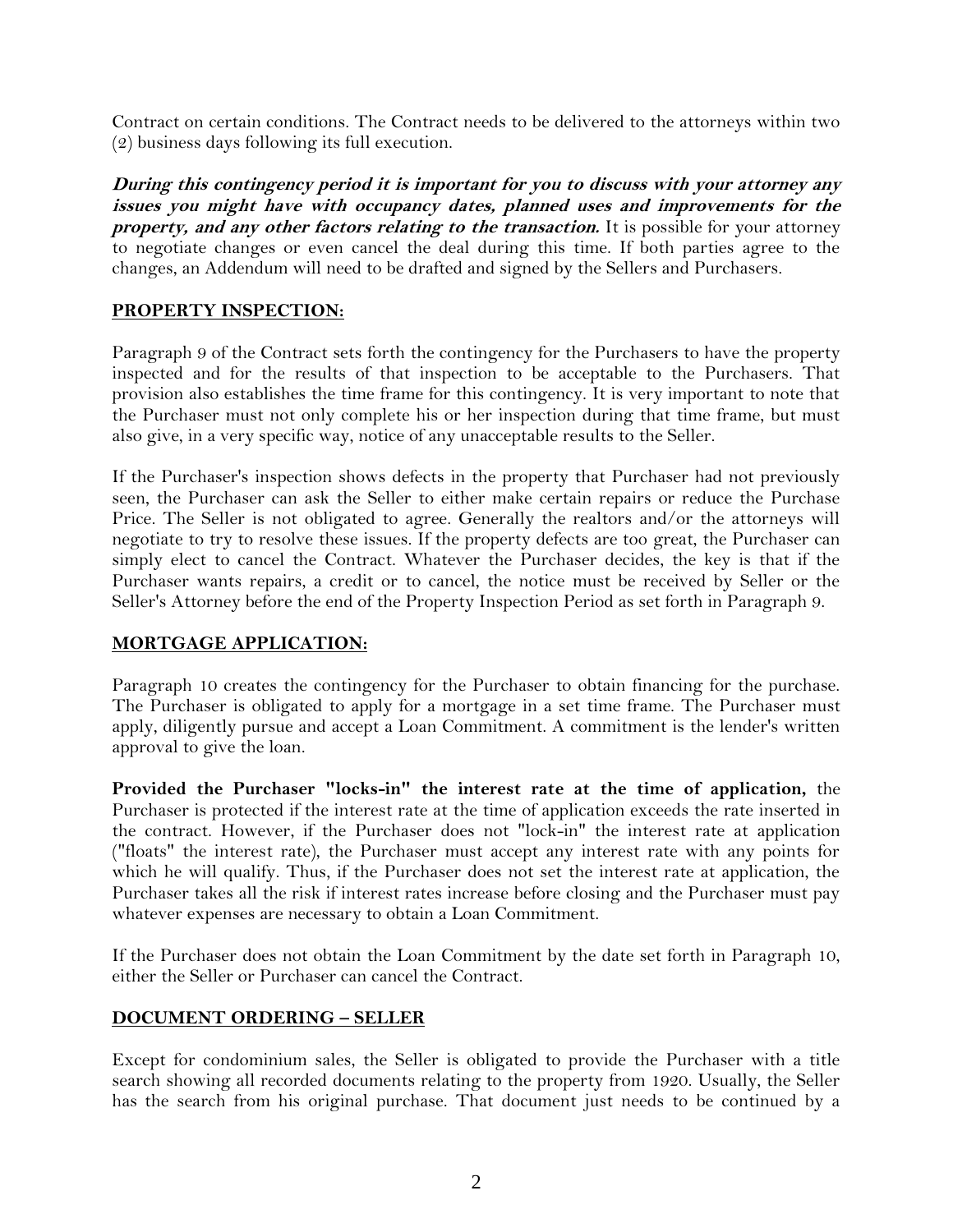search company from the date the Seller bought the property. Continuing the search is checking all of the recorded documents in the Erie County Clerk's Office relative to the Seller and the property.

In addition, the Seller must have a new survey of the property prepared. A survey is prepared by a professional surveyor and is a depiction of the boundary lines of the land along with all buildings, fences, pools, etc.

It is important for the Seller to deliver the Seller's old search and survey to his or her attorney as soon as possible after the Contract is signed because it takes a few weeks for the search continuation and the new survey. The Seller's attorney will also provide the Purchaser's attorney with paid tax receipts.

# **TITLE EXAMINATION – PURCHASER**

Once the Purchaser's attorney receives the search and survey from the Seller's attorney, he or she will begin to examine the title. The title examination is a critical task for the Purchaser's interests. It is how the Purchaser is assured that he or she will actually own the property, free of any adverse claims from any other party.

The Purchaser's attorney will first look at the title search to be sure the "chain of title" is not broken. This means that all of the correct parties transferred out their ownership of the property. We make sure that we not only check the search, but actually look at all of the recorded documents in the County's records. We do the same for all easements and restrictions. An easement is the right of someone else to use your land. It is very important that your attorney determine whether or not that right to use some of your land is contrary to your current or intended use of the property. Restrictions are limitations on your ability to use the property. Common restrictions prohibit fences, swimming pools, basketball backboards, hot tubs and the like. The attorney must check to be sure the restrictions have not been violated. **If the Purchaser has any planned uses or planned improvements to the property, it is critical that the Purchaser add these in Paragraph 12A of the Contract.** In that circumstance, if any of the Purchaser's planned uses and/or improvements are not permitted by the restrictions and/or easements, the Purchaser can cancel the Contract.

In addition, the Purchaser's attorney will examine the title for any open liens or encumbrances on the title and will make sure the survey accurately depicts the property dimensions and improvements. Any title defects need to be cured by the Seller prior to Closing.

#### **MORTGAGE PROCESSING — Purchaser:**

Often the Loan Commitment is issued with conditions. These are items that must be addressed by the Purchaser before the closing can take place. It is very important for the Purchaser to take care of these conditions as soon as possible. Once all of the conditions are satisfied, the lender will issue the "authorization to close." Most lenders require 3 to 14 business days thereafter to close.